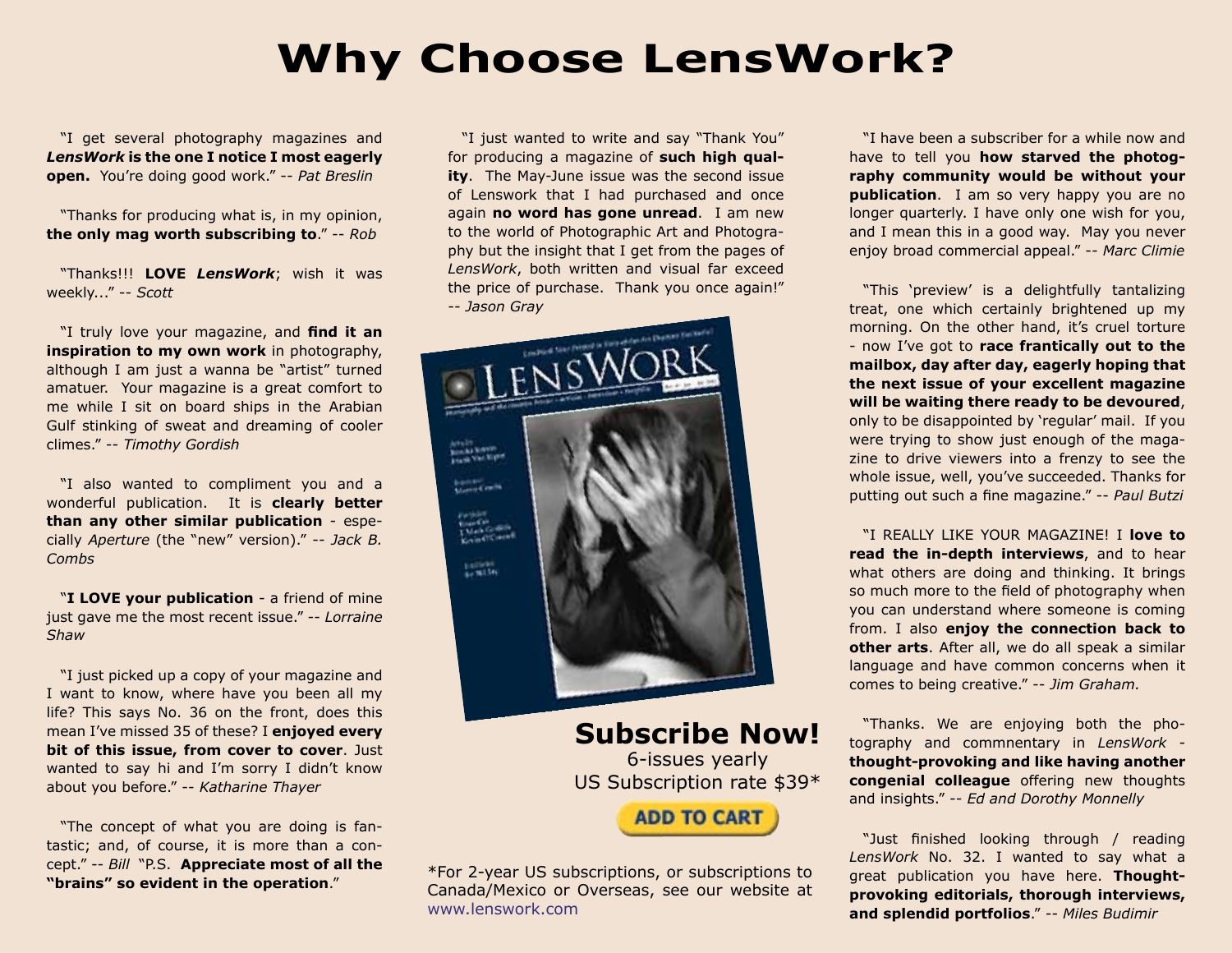

**· LENSWORK ELENSWORK** LENSWORK · LENSWORK · LENSWORK · LENSWORK BARNHAUN **��Bruce Barnbaum** *Slit Canyons* **JUST ASSAULT WEIGHT** LETTING GO  $CAM24 = 8$ on being photographér



- 
- Half Price Gift Subscriptions

The LensWork Interviews DVD/CD Two Disc Sets

New Wynn Bullock 10 Image LensWork Folio Gelatin silver images

Books on Photography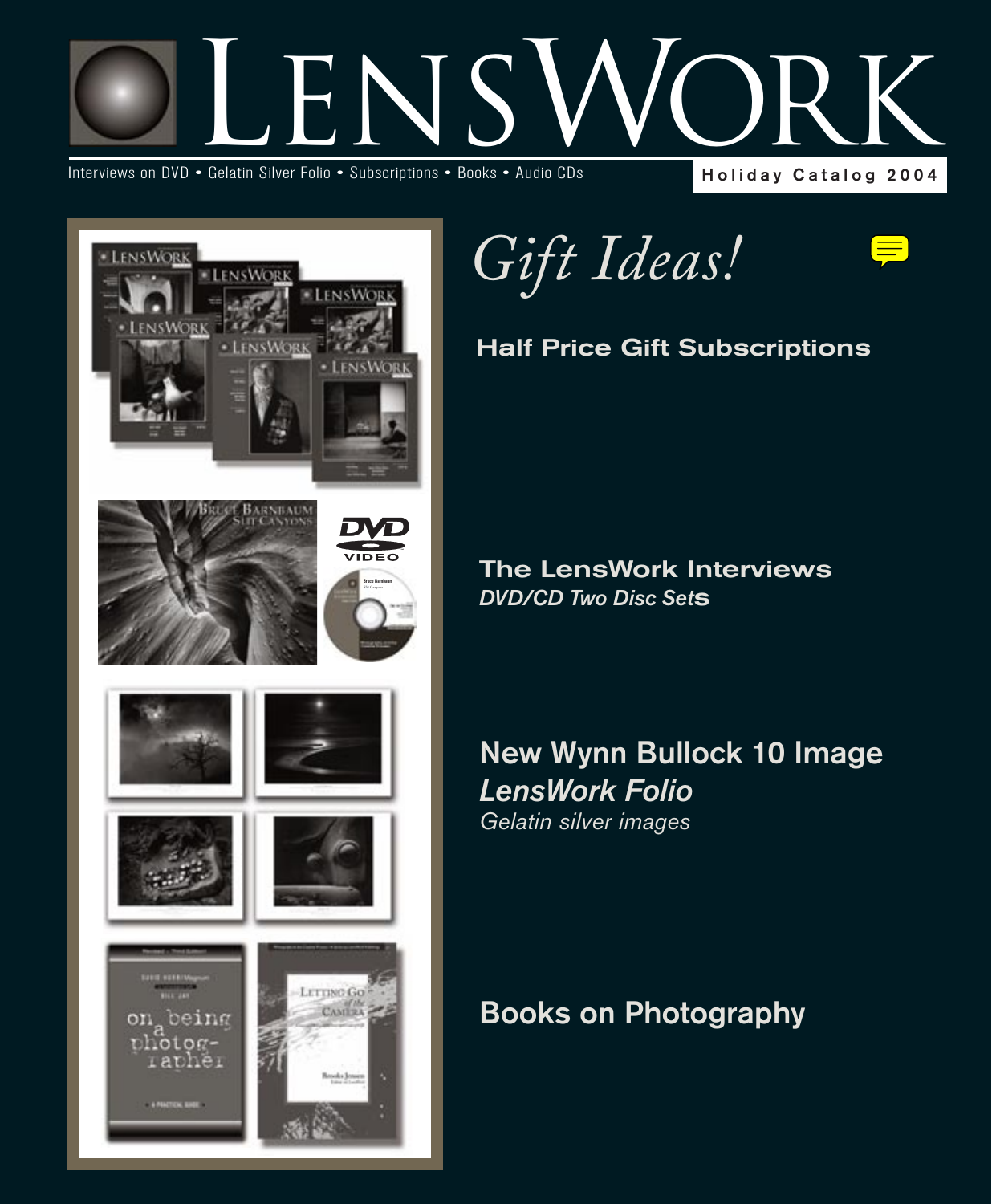New book on photography and the creative life by Brooks Jensen!



Photography and the Creative Process . Articles . Interviews . Portfolios . Fine Art Special Editions



Article **Brooks Jensen** 

Quotes for photographers

#### Portfolios

**Wynn Bullock Mario DiGirolamo Gregory Scott** 

EndNotes by Bill Jay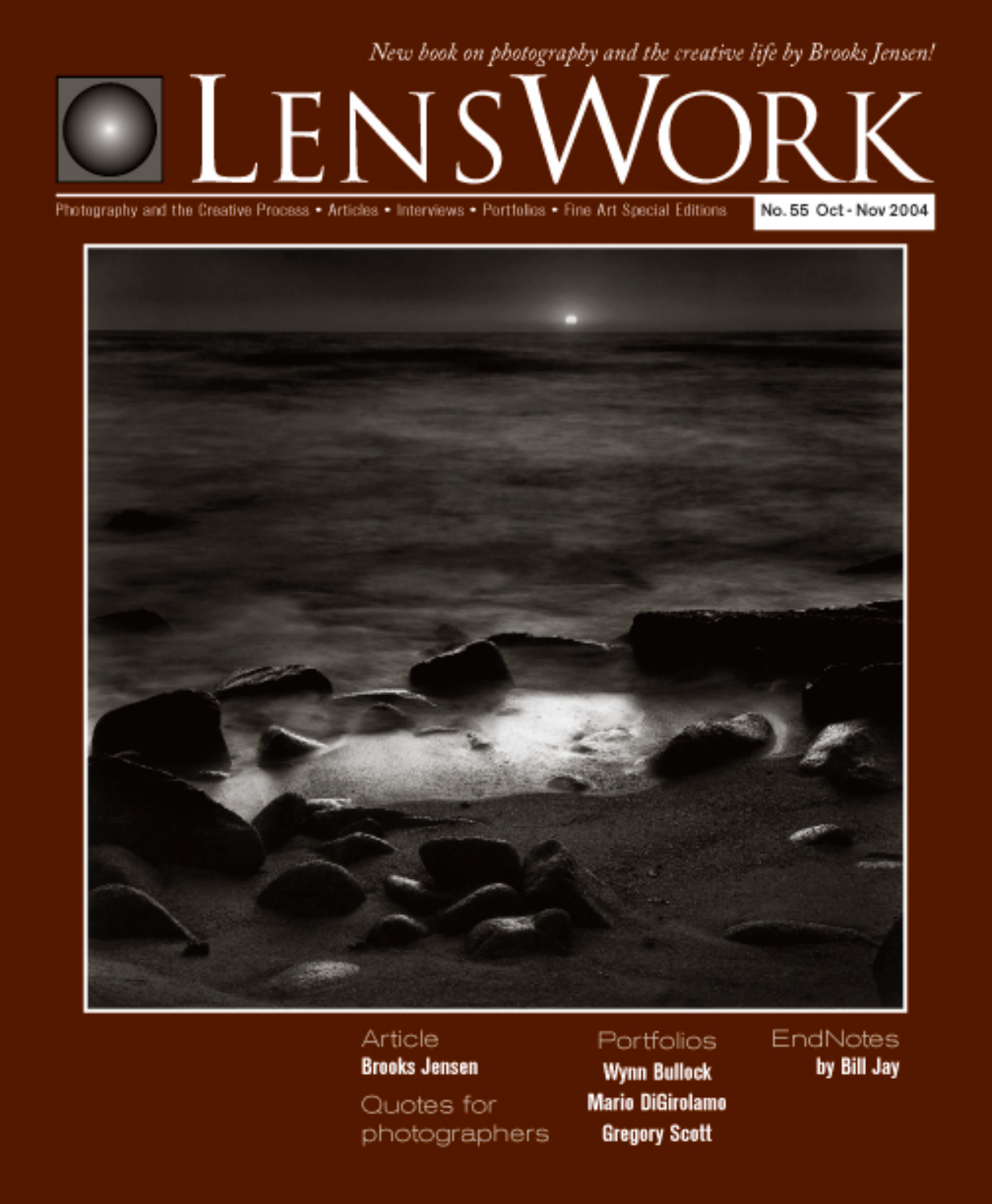# LENSWORK 55 Oct — nov

### Photography and the Creative Process Articles • Interviews • Portfolios

2 0 0 4

**Editors** Brooks Jensen Maureen Gallagher

#### In this issue

Article by Brooks Jensen

Our favorite Quotes for Photographers

> Portfolios by Wynn Bullock Mario DiGirolamo Gregory Scott

EndNotes by Bill Jay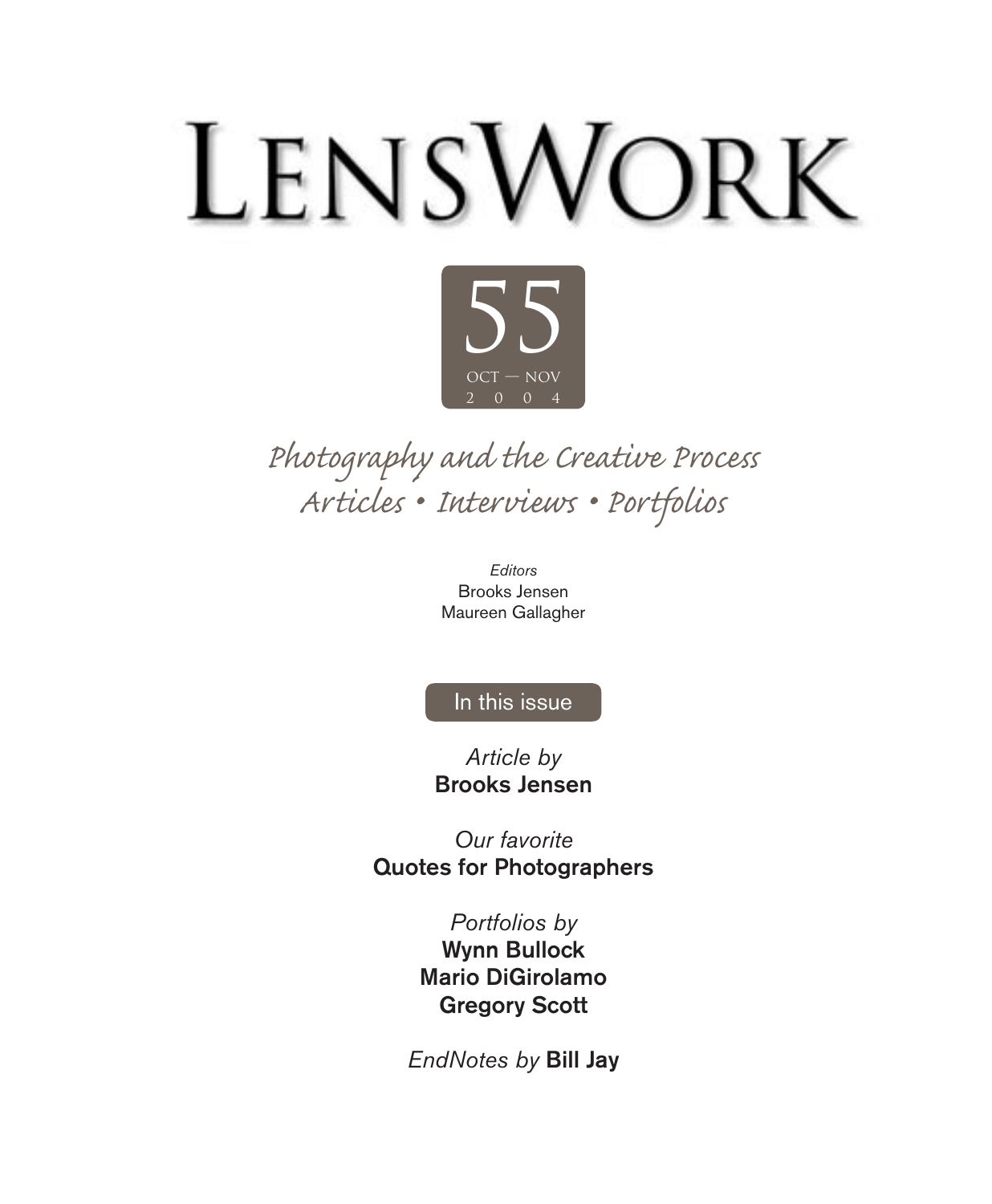# · TABLE OF CONTENTS ·

*39*

#### *7*

Editor's Comment *The Two Competing Roles of Editing* [Editors and curators often edit backwards](#page-5-0)  for historical content (and value), while artists should edit forwards to find their artistic direction. Editing aside, the element of dumb luck plays a large part in the achievement of fame.

> *11* Portfolio: Wynn Bullock *[Rare and Unknown Bullock](#page-9-0)*



#### *32*

*Quotes for Photographers* Although from many different creative [endeavors, this collection of thoughts still](#page-14-0)  speaks directly to photographic artists.

> *Holiday Gift Guide Starts on Page 86!*

[Portfolio: Gregory Scott](#page-12-0) *Impositions*



#### *61* Brooks Jensen *On Faith & Fame*

When the role of the editor is examined closely, it becomes evident that publishers, exhibitors, and museums have a com[pletely different task in editing than artists](#page-14-0)  do when they edit their own work.

#### *69*

 $-5$  –

Portfolio: Mario DiGirolamo *[Sole E Ombra: Images of Italy](#page-15-0)*



*84 End Notes* **by Bill Jay**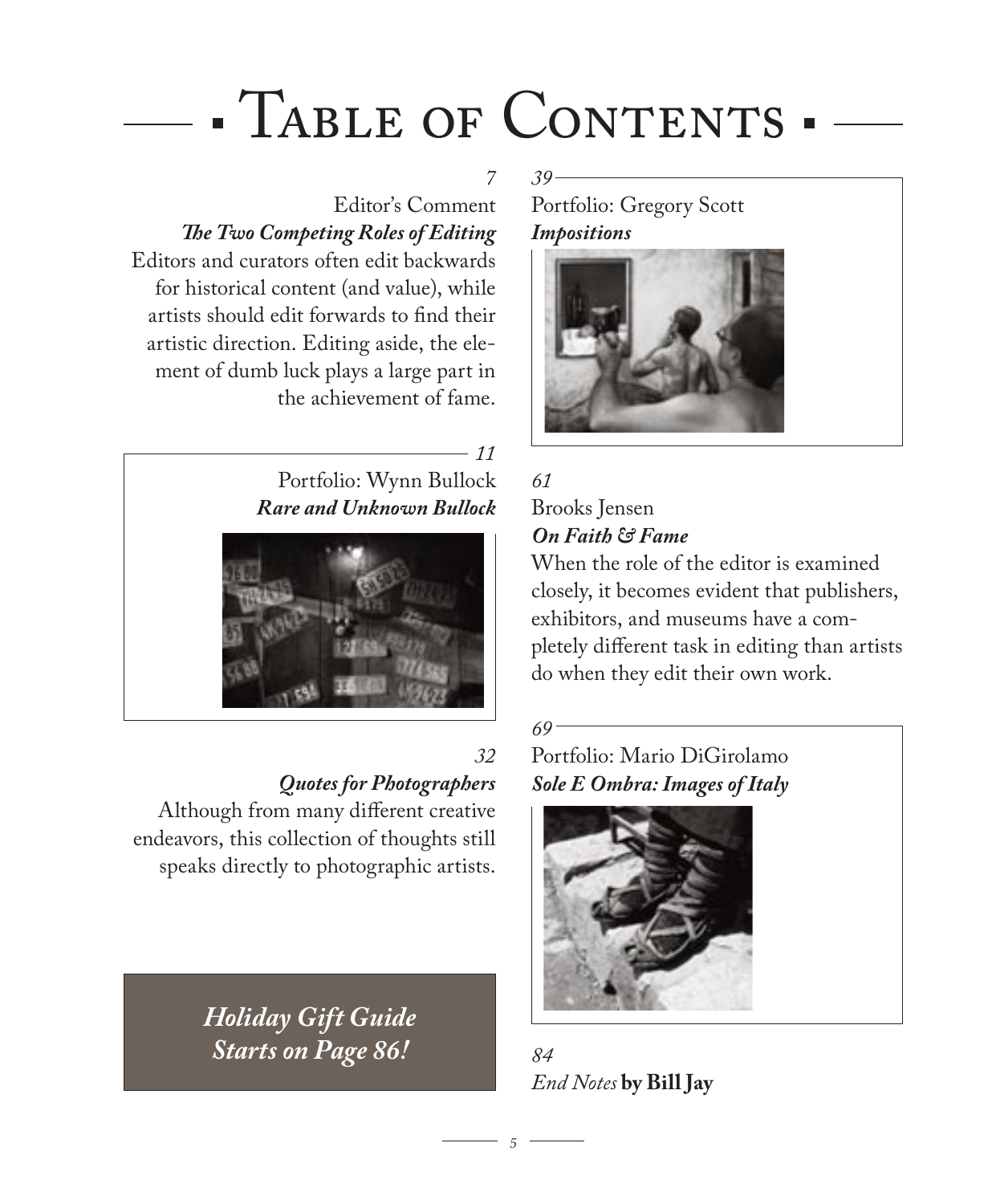### <span id="page-5-0"></span>EDITOR'S COMMENTS

*The Two Competing Roles of Editing*

**Sale 2** 

 $-7 -$ 

Sometime, somewhere, someone is going to edit your work. Maybe a gallery has decided to give you an exhibition; maybe a publisher is making a monograph of your work; maybe your heirs are sorting your life's output after your death. If you do work, at some point you will be the recipient of an editor's inclinations. This is a part of being an artist, but a part I find most artists either ignore or haven't considered. In this article, I'll share what I've learned about the editing process, both as a photographer whose work has been edited and as an editor working with other peoples' photographs.

As many of you probably know, LensWork has had a special arrangement with the family of Wynn Bullock to produce special edition reproductions of a selection of photographs from both Wynn and his wife, Edna. What you probably don't know is that we are also working with the Bullock family to digitize all the Bullock images in their personal collections for the future needs of historians and researchers. This project has brought us into contact with hundreds of finished prints the Bullocks left behind, including a great many images unknown to the world. Wynn's career in photography is

especially significant, even though it followed his successful careers in music and business and didn't begin until mid-life. He began photographing in earnest at the age of 42. His experience with editors is a fascinating example of what can happen to a legacy in the hands of editors.

Wynn Bullock's work has been published in a number of monographs and photo collections. His images are some of the most widely-reproduced images of his era. However, it's fascinating that Bullock is best known for only about 15-20 specific images. This might imply that he was an artist with limited creative vision and limited creative output – when nothing could be further from the truth. Why does his legacy indicate otherwise? The story behind Bullock's legacy illustrates one of the pitfalls inherent in the editing process.

Bullock's first serious monograph was the self-titled book, *Wynn Bullock*, published by Scrimshaw Press in 1971. Scrimshaw Press was a wonderful, avant-garde publisher spearheaded by David Bohn and Fred Mitchell. Their unrelenting commitment to quality produced some of the best books of that time. Wynn Bullock's daughter, Barbara Bullock-Wilson, tells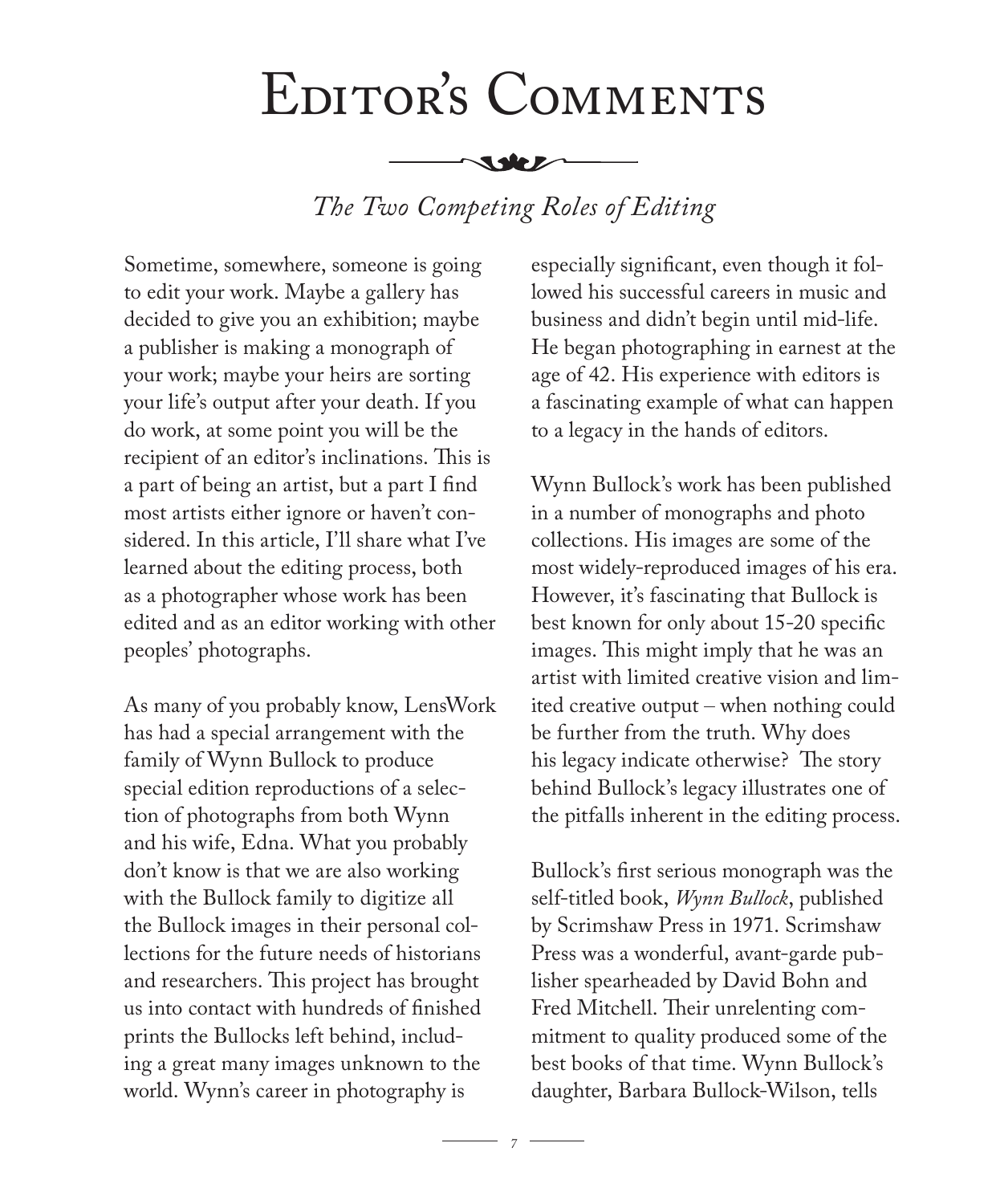the story of when she, her father and Dave Bohn gathered in Bullock's house to select the images for this first, important monograph. Wynn and Barbara had pre-selected about 150 photographs that they thought represented his best work. Included in this first group were the two images that Steichen had used in his *Family of Man* exhibition. The three of them subsequently winnowed those 150 down to less than 100 images and then cut the selection to the final 64 images that appear in the book. This process had started with the 150 images Bullock felt represented his best work and that number was reduced by 60% for no other reason than to fit the limited pages in the book!

The Scrimshaw Press book is a beautiful publication, but in its day it was quite expensive. Not long after it was published, another publisher – Morgan & Morgan – saw an opportunity to produce a book appropriate for consumers with a more modest budget. Partly because they wanted to choose an assortment of images for which Bullock was best known, they chose many of the same images for their book that had been included in Steichen's *Family of Man* and in the monograph. This pattern of repetition repeated itself in all the books published about Bullock and his photography, even though his creative legacy extends to many hundreds of wonderful images. Almost all of the books have the same selection of images even though his body of work extends to some 600-800 finished fine art photographs. His color work remains essentially unpublished and his early, extended explorations with alternative processes and black and white light abstractions are almost unknown. Much of his work from the last years of his life is also unpublished and unrecognized. It's as though once images were selected for that first book in 1971, his career was typecast and his extended creative output simply ignored.

I can't blame the editors for this problem. It would be too easy to condemn them for somehow limiting the variety of his published work. Yet, it's not their fault – after all, the images they each chose in turn are great images and deserve to be published. It is, however, a reality of publishing that those funding a publication want to publish images that will sell the publication. Once a photographer is known for a given genre of work or for a dozen or two images, publishers naturally are inclined to repeat that success rather than to explore the artist's unknown or new creative avenues that have not yet proven marketable. Bullock's archives have dozens of images that could easily have been included in a selection of his best work. However, for reasons of personal taste, the vagaries of the market at the time, or the luck of the draw, these

*8*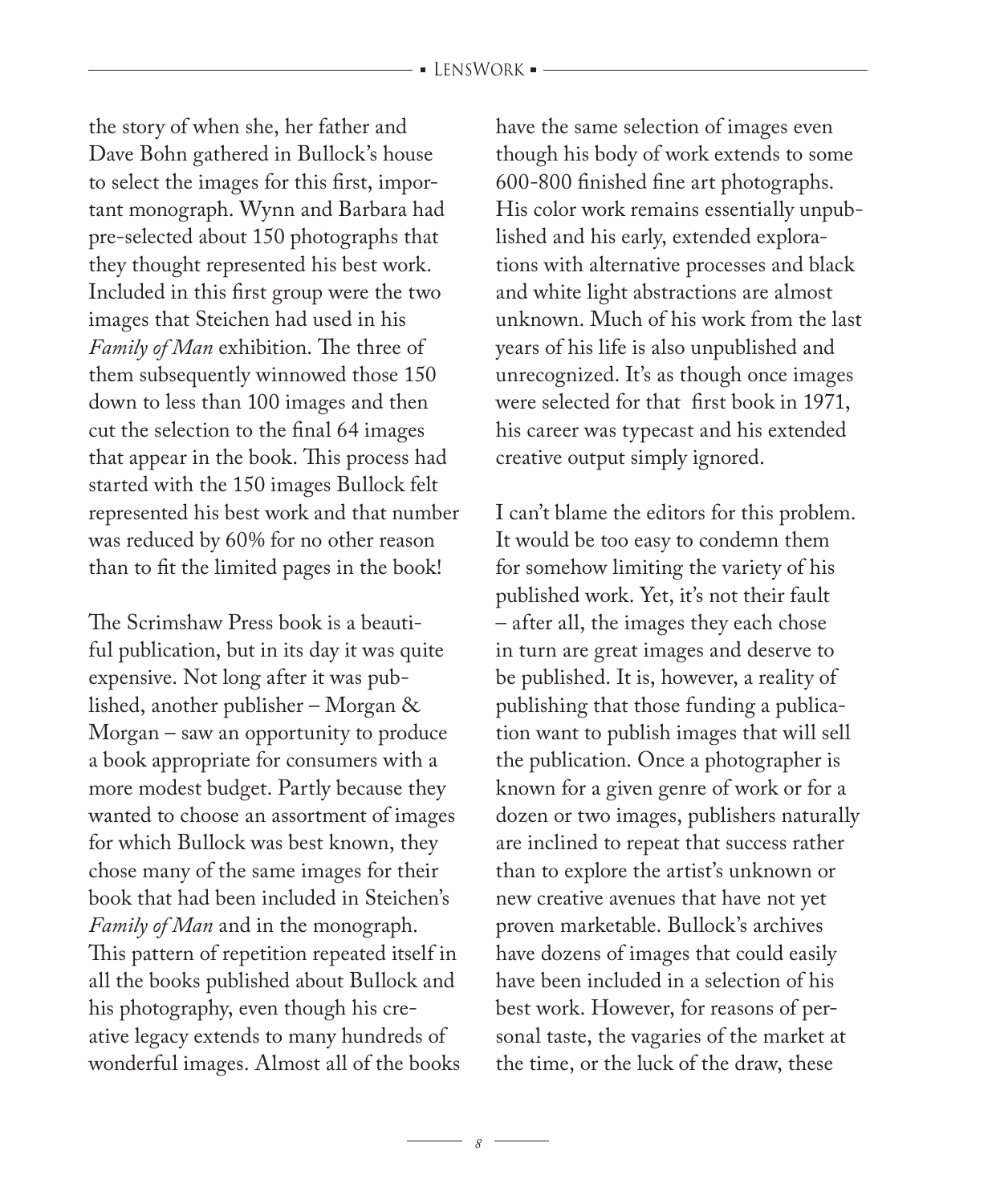images were buried in the archives, mostly unknown and rarely, if ever, published.

Bullock's case is not unusual. Almost without exception, contemporary photographers who become known for a given style of work find it almost impossible to break out of that mold. Jay Dusard is best known for his cowboy portraits, but his landscapes of the desert southwest are just as spectacular. Bruce Barnbaum is best known for his slit canyons but his urban abstracts are almost unknown. André Kertész is best known for his work in Paris in the 1930s but some of his most compelling images are from New York in the '60s and '70s. These are just a few examples that I know personally because I have published these photographers. My experience has taught me that almost every photographer of merit has interesting work in more than one genre but almost no visibility in any genre except the one for which they are best known.

In this way, the editor's role undeniably complicates the artist's life. Success begets success and combined with a certain herd mentality, this pushes publishers and exhibitors into conformity. As photographers, we can be tempted to fall in line with this seductive momentum and work against our broader creative inclinations. We may even complicate the issue by selfediting; we can begin to select images that we suspect will succeed in the same way similar images have in the past.

In general, I can't see anything particularly wrong with that strategy. Why not focus on our successful images? After all, this is a natural response to both market forces and perhaps our own best aesthetic self. When producing prints for sale, there is no reason to resist this urge, but as *creative artists*, this can be a developmental dead end.

I suggest the best strategy is to find a blend of tactics – where we don't deny our successes, but at the same time don't allow ourselves to be caged by them either. By constantly and knowingly re-examining our own work with both the eyes of an editor and the eyes of an artist, we might be able to avoid the problems inherent in editing that can limit creativity and suppress exploration.

David Bayles, one the authors of the wonderful book, *Art & Fear*, has suggested an exercise in editing that I have repeatedly found useful. He suggests sitting down with a large stack of your prints and after careful examination, dividing them into two distinct piles – those images that represent the work in your past with which you've been successful or comfortable, and a second pile representing unfamiliar or uncomfortable work. His experience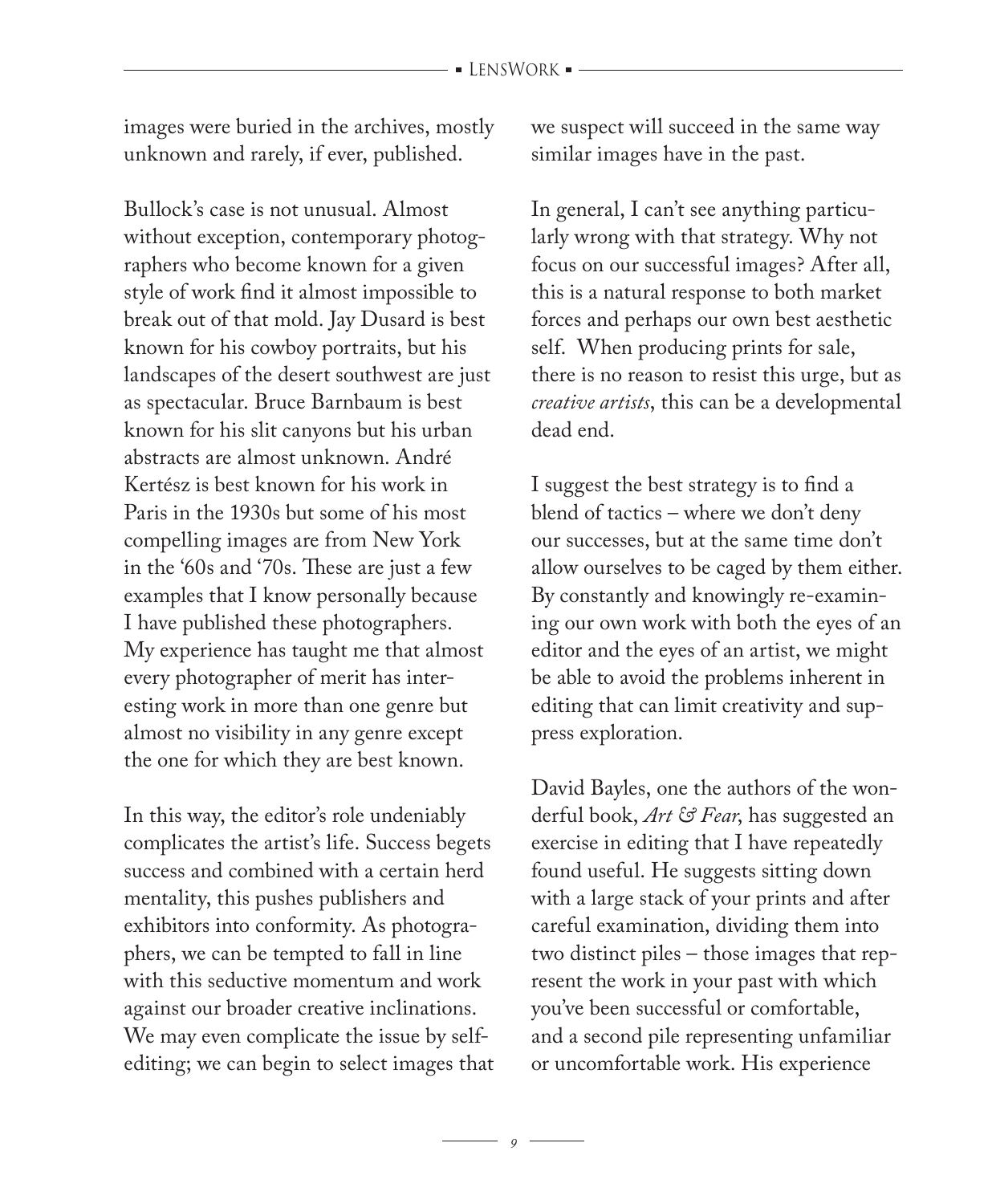*10*

suggests that these two piles represent the work you are coming *from* and the work you were headed *toward*. Furthermore, he suggests that the work you are headed toward is the fertile ground for creative expression and artistic growth. Dividing our work in such a conscious way can help bring our creative life into purposeful focus.

It's interesting, however, that this exercise also tends to demonstrate the inherent problem when other people edit your work. Exhibitors, publishers, historians, and even your peers will understandably tend to define your photographic vision by what they've seen of your past work. The old maxim says, "Our friends define us by what we have done; we define ourselves by what we are capable of." The same can be said of editors.

I've noticed this in my conversations with photographers, too. I tend to have two conversations with photographers about their work: one conversation involves the photographer telling me all about what they've done, where they've been published, where they've been exhibited – a *curriculum vitae* of their creative life. Then there are those photographers who seem to be bored and disinterested with their previous work but who are on fire with enthusiasm and passion for the images they've just photographed – even

if they haven't yet developed the film. If the life of an artist is the life of *doing* (an active verb), then the artifacts left behind as the product of the creative life are no more than tracks left in the sand by the traveler now long gone. There appears to be two completely different objectives in the editing process: one is editing to demonstrate *history* and the other is editing to demonstrate *direction*. Publishers, galleries, and museum directors tend to edit for history; artists are better served by editing for direction.

As an artist, I've learned to value directional editing and the aid it is to my artistic growth. I've also learned to be amused by editing that tries to sort the artifacts of my past. Conversely, in my role as a publisher, I've learned to value the role of the editor in examining the artifacts and placing the work in the context of history, peers, trends, and movements. However, I've also learned that my ability to see the direction of an artist is not only nonexistent but also totally *non sequitur*. By keeping these two roles and functions clearly in mind, the maker of art is much more likely to be free of the opinions of those who edit their work rather than guided by or defined by them.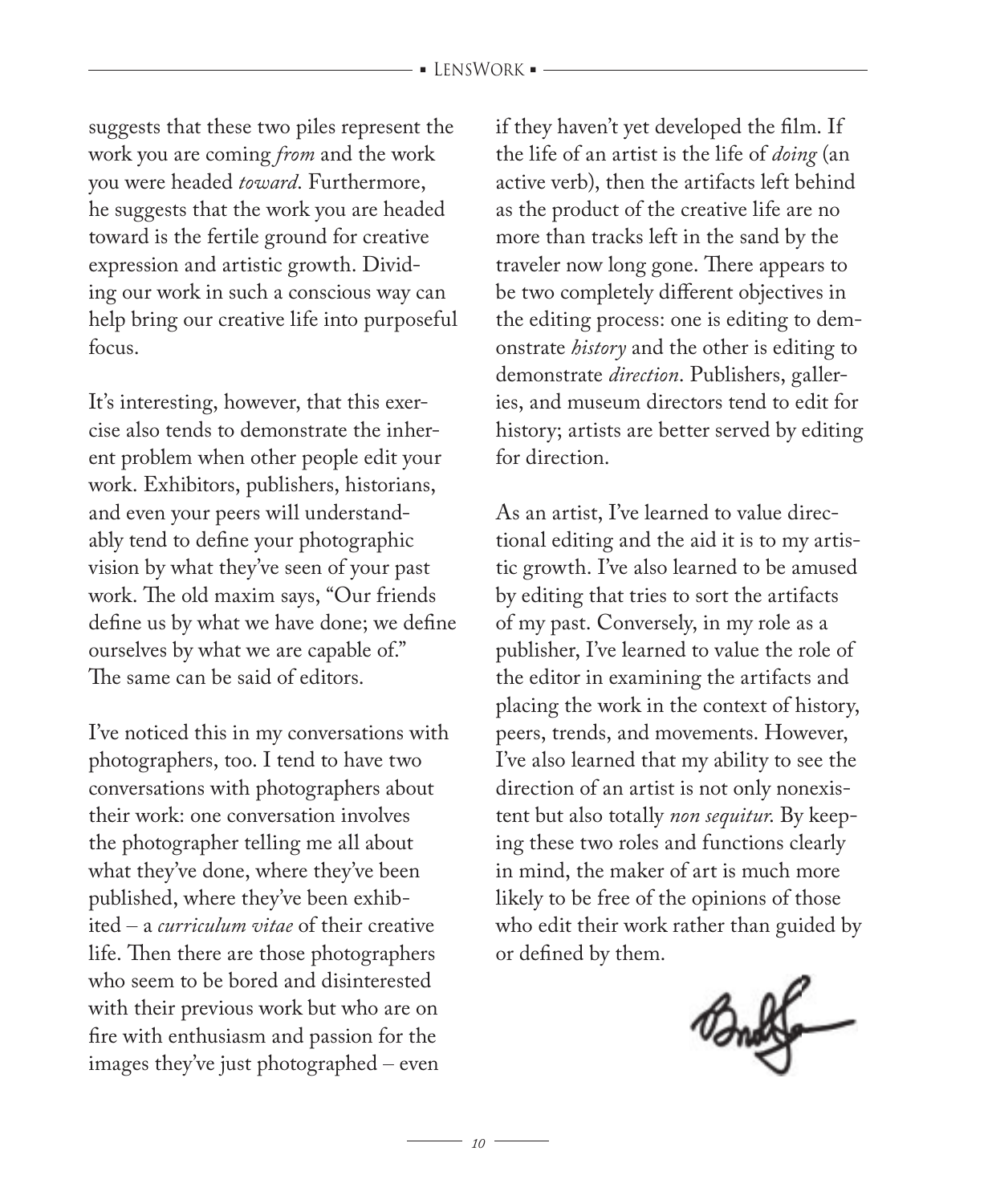### <span id="page-9-0"></span>RARE AND UNKNOWN **BULLOCK**

*From the Bullock Family Collection*



*by* Wynn Bullock *(1902 - 1975)*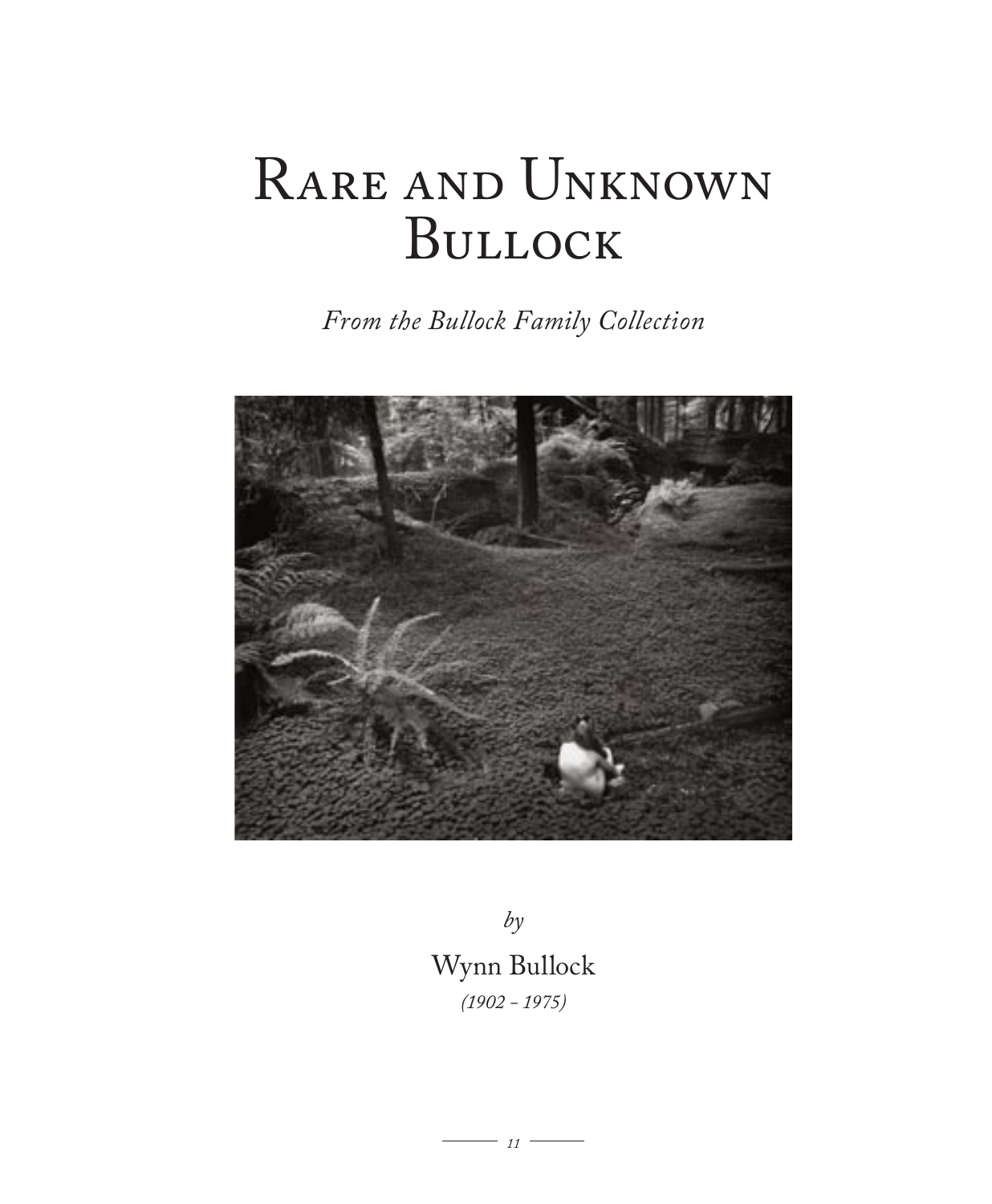

*Worn Floor, 1952*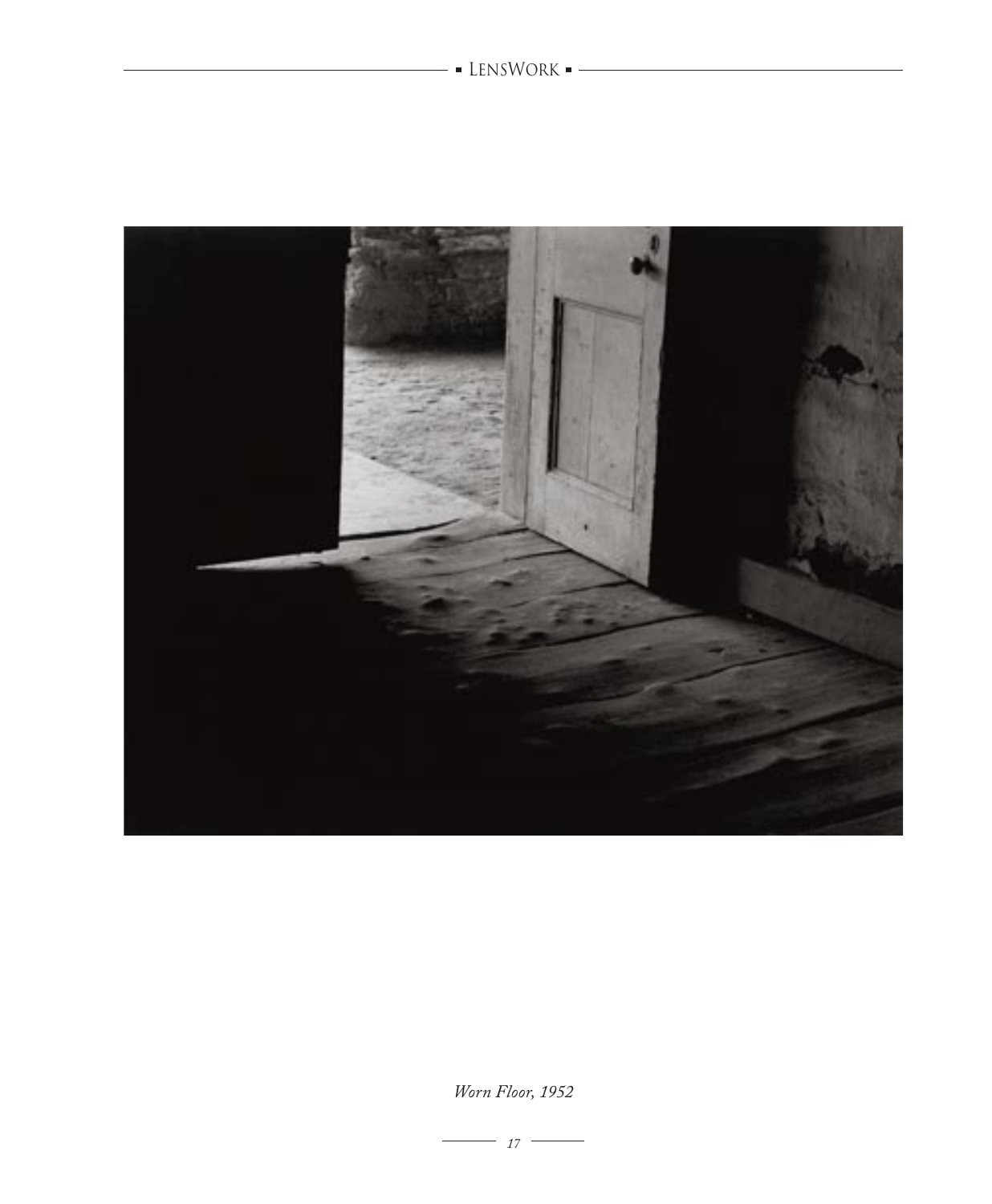### QUOTES FOR PHOTOGRAPHERS

Photography suits the temper of this age – of active bodies and minds. It is a perfect medium for one whose mind is teeming with ideas, imagery, for a prolific worker who would be slowed down by painting or sculpting, for one who sees quickly and acts decisively, accurately.

 *Edward Weston*

Art is not what you see, but what you make others see.

*Edgar Degas*

We don't see things as they are, we see them as we are.

*Anais Nin*

At times there seem to be a million ideas worth painting. However, there are days when it's a challenge to pull any idea together. On these days I go to my studio, leaf through an art history book, and tell myself that I am part of this great tradition.

*James Dean*

The artist is an educator of artists of the future... who are able to understand and in the process of understanding perform unexpected – the best – evolutions.

*Saul Steinberg*

It takes a lot of imagination to be a good photographer. You need less imagination

to be a painter because you can invent things. But in photography everything is so ordinary; it takes a lot of looking before you learn to see the extraordinary.

*David Bailey*

To look at a thing is very different from seeing it.

*Oscar Wilde*

To me, photography is the simultaneous recognition, in a fraction of a second, of the significance of an event. *Henri Cartier-Bresson*

The best zoom lens is your legs. *Ernst Haas*

I have gradually confused photography with life.

*Jerry Uelsmann*

Of the original phenomena, light is the most enthralling.

*Leonardo da Vinci*

One should really use the camera as though tomorrow you'd be stricken blind. *Dorothea Lange*

Just because something doesn't do what you planned it to do doesn't mean it's useless.

 *Thomas A. Edison*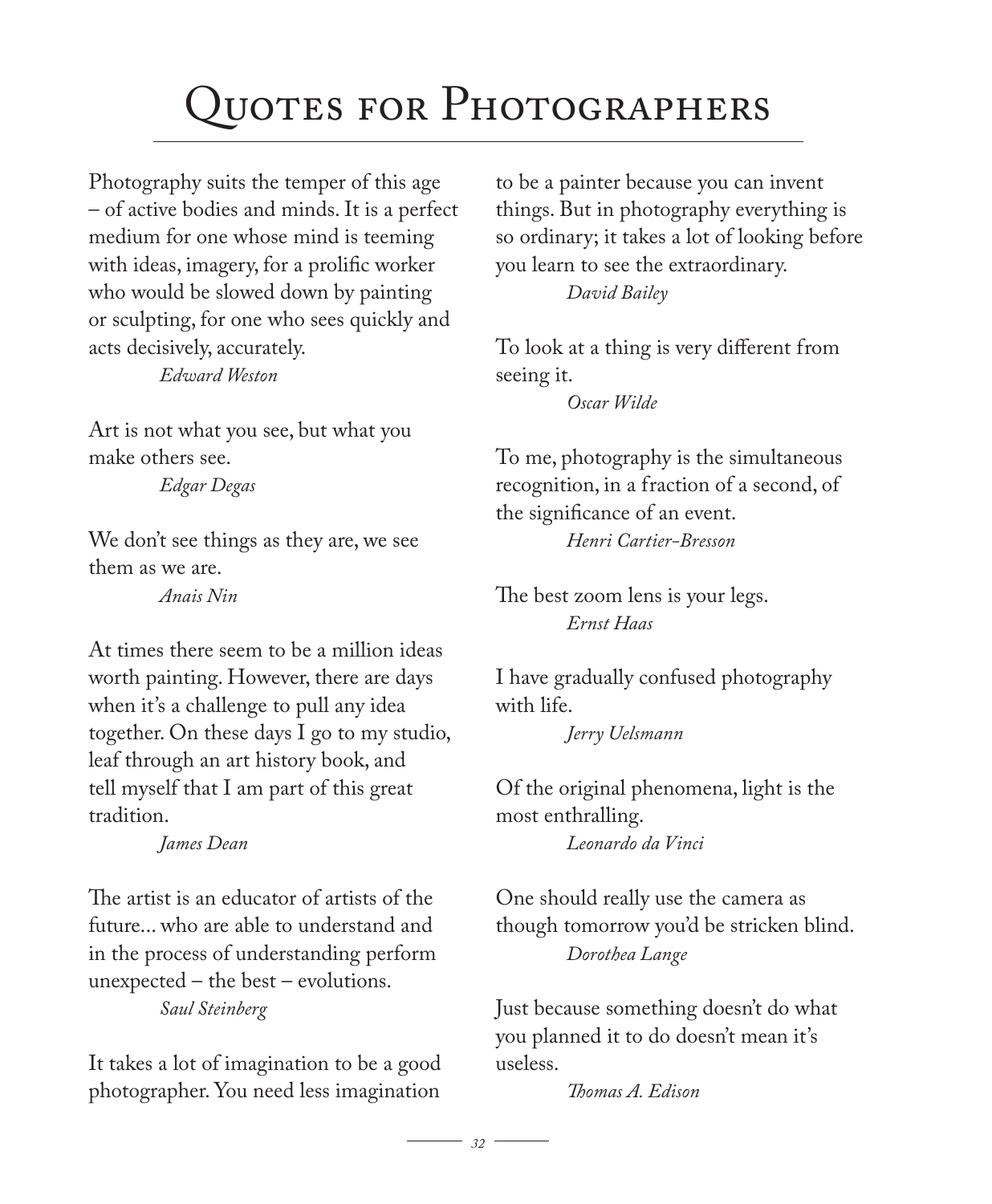# IMPOSITIONS

<span id="page-12-0"></span>

 $\frac{dy}{dx}$ 

Gregory Scott

*Mariner*

 $-39$  –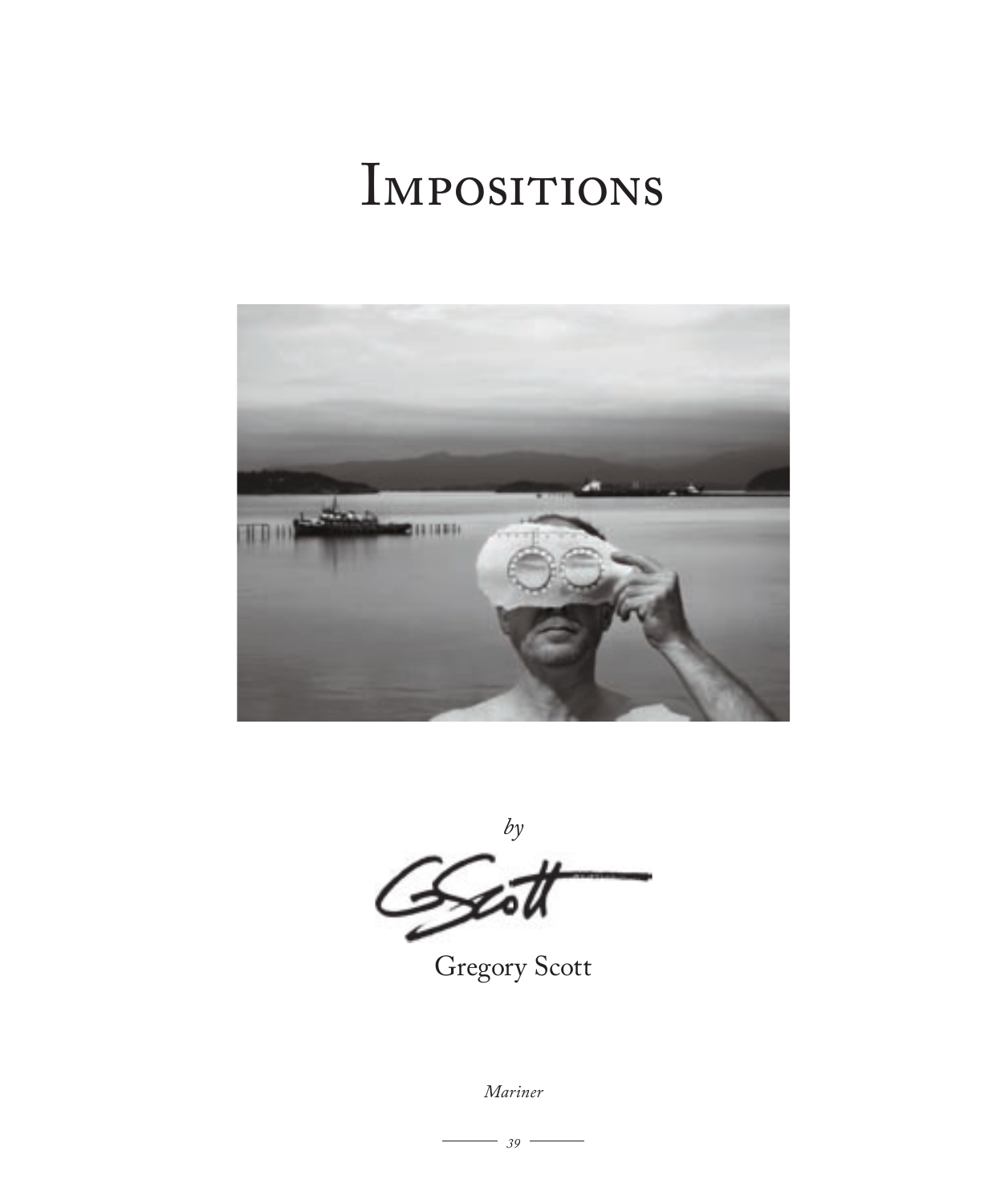

*Arrangement in Gray and Black: Not the Artist's Mother*

 $\overline{\phantom{a}}$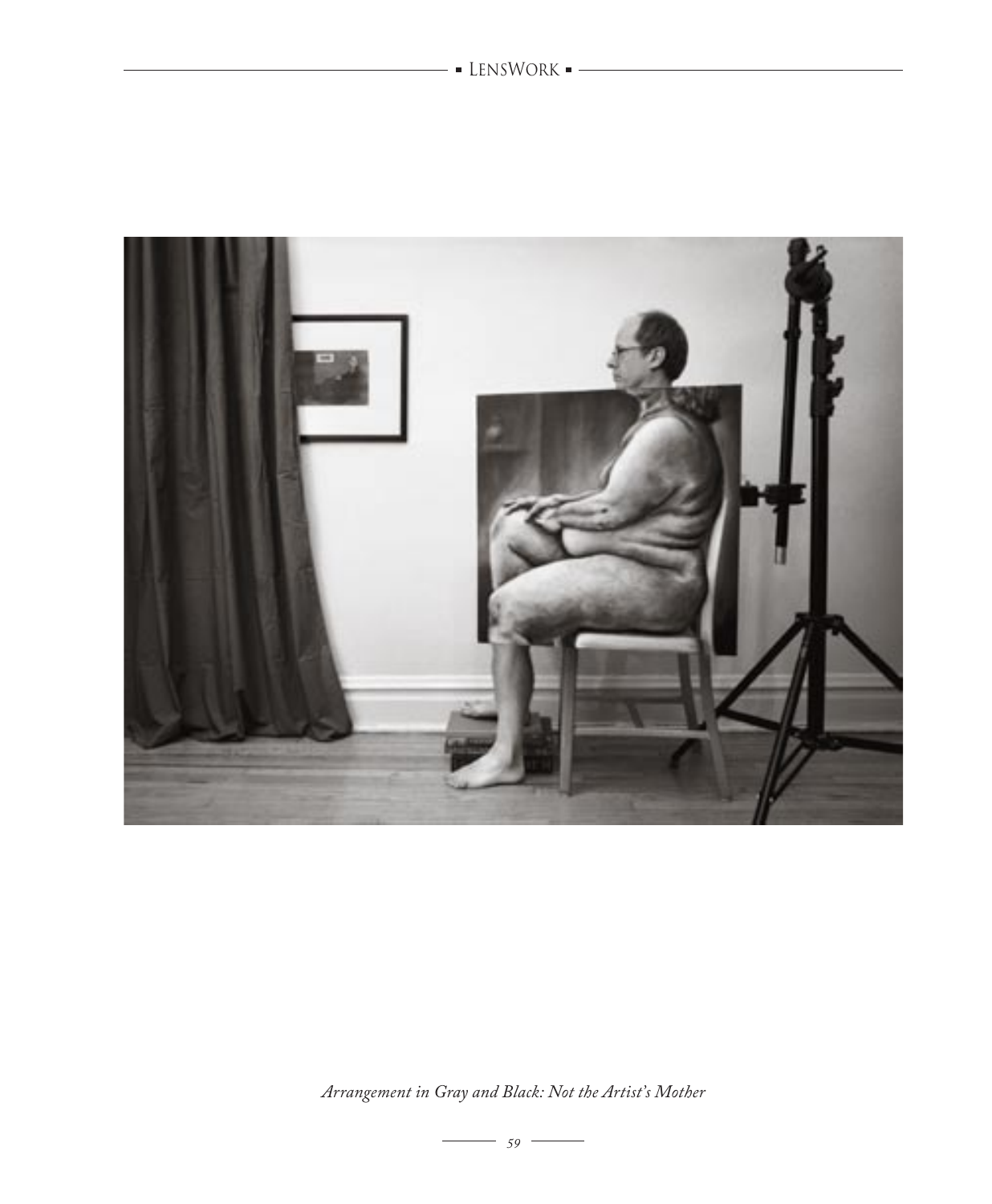### <span id="page-14-0"></span>ON FAITH & FAME

#### *by*

#### Brooks Jensen

I am aging. I am either at the age at which the masters of photography produced their great works or am just past it. Almost without exception, the great photographers produced their best work in their mid- to late 40s, 50s and 60s. I am now 50 years old and this means I have a problem.

I have spent the last 30 years producing work in relative obscurity. Okay, let me be more honest. I am producing work in very-close-to-*absolute* obscurity. I hope someday to be only *relatively* obscure. According to my calculations, about 0.0002% of Americans have seen my photographs. I cannot bring myself to calculate this for the world's population. I understand fame and success perfectly well, but only as very distant, intellectual concepts.

Depressing as this might seem, I find that it places me comfortably sideby-side with an incredibly large group of my fellow photographic artists. Consider this: There are a billion or so people who own cameras and who take pictures on a regular basis. There are probably a few million who pursue it as a more serious artistic endeavor and of these, only a few hundred thousand likely pursue it with enough vigor, discipline, attention and regularity to truly be considered photographic *artists*. There are only a few dozen living photographers/artists currently listed by two or more galleries in the current directory of the Association of International Photographic Art Dealers. Any reasonable calculation indicates that I need to increase my visibility by a factor of a few million before I might be considered a Photographer-of-Importance.

Is it safe to gamble that an extremely high percentage of you reading this article face exactly the same statistical depression that plagues me? What are we to do?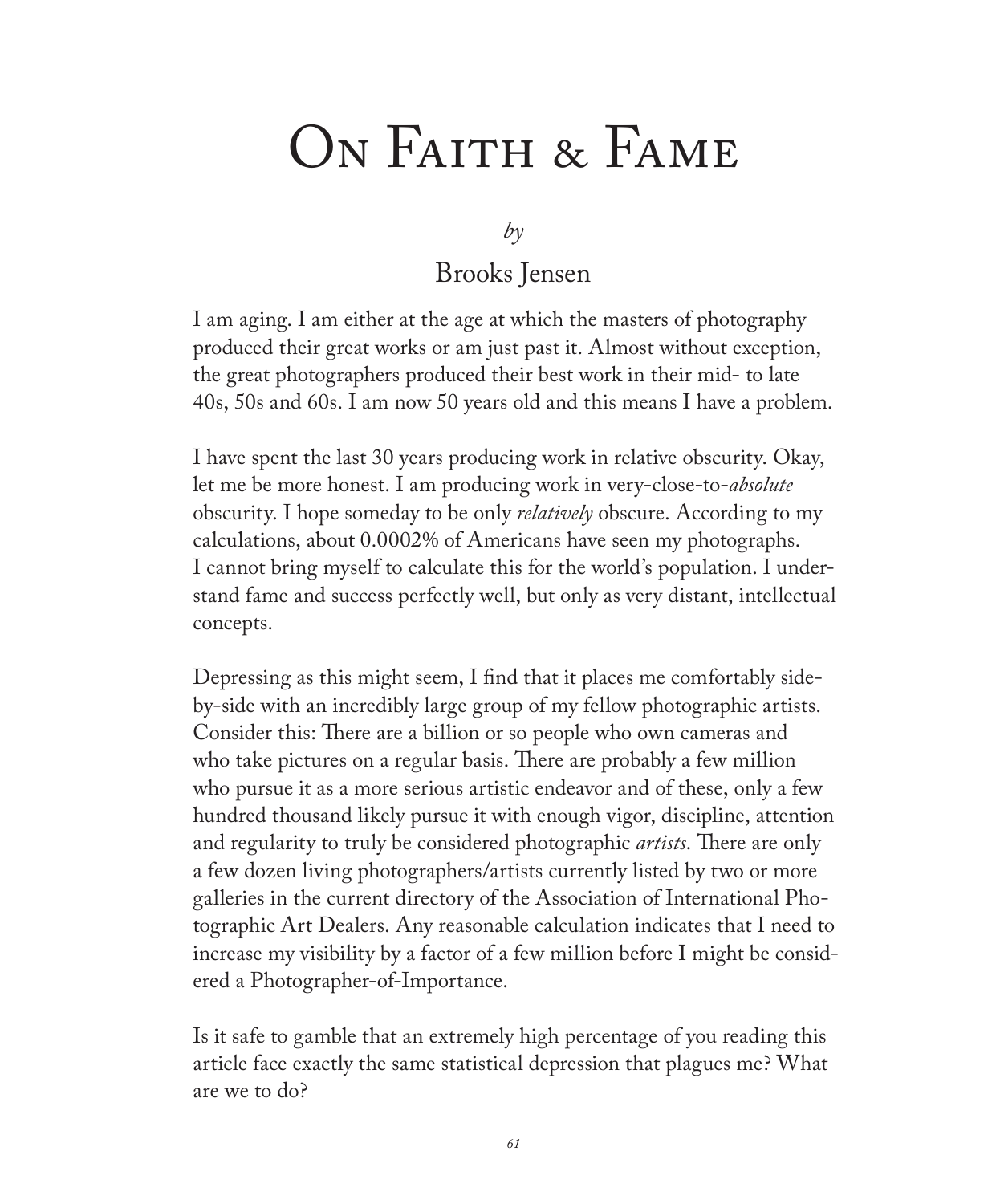# <span id="page-15-0"></span>SOLE E OMBRA

*Sun and Shadow: Images of Italy*



*by*<br>Meridi fizolation

Mario DiGirolamo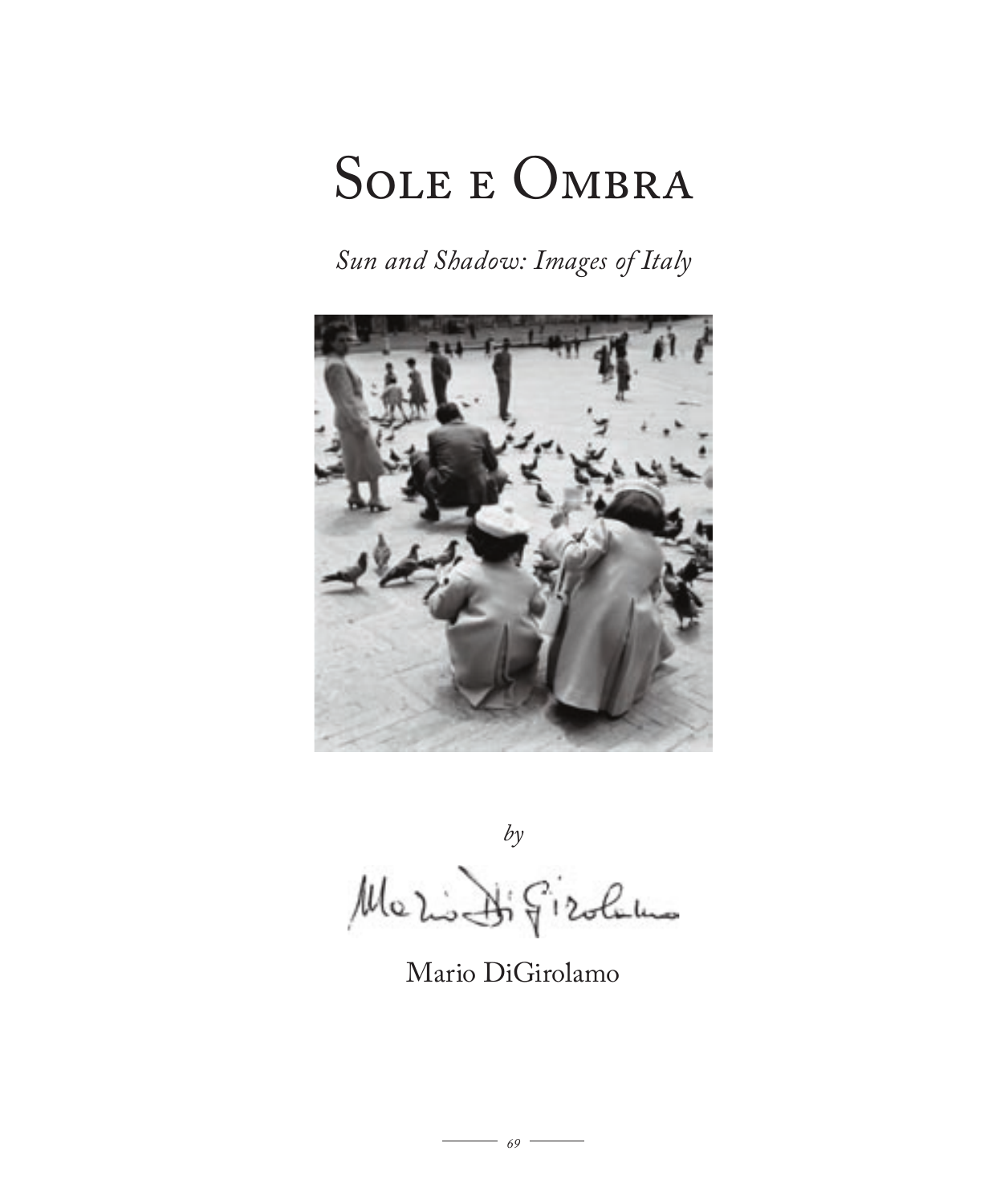